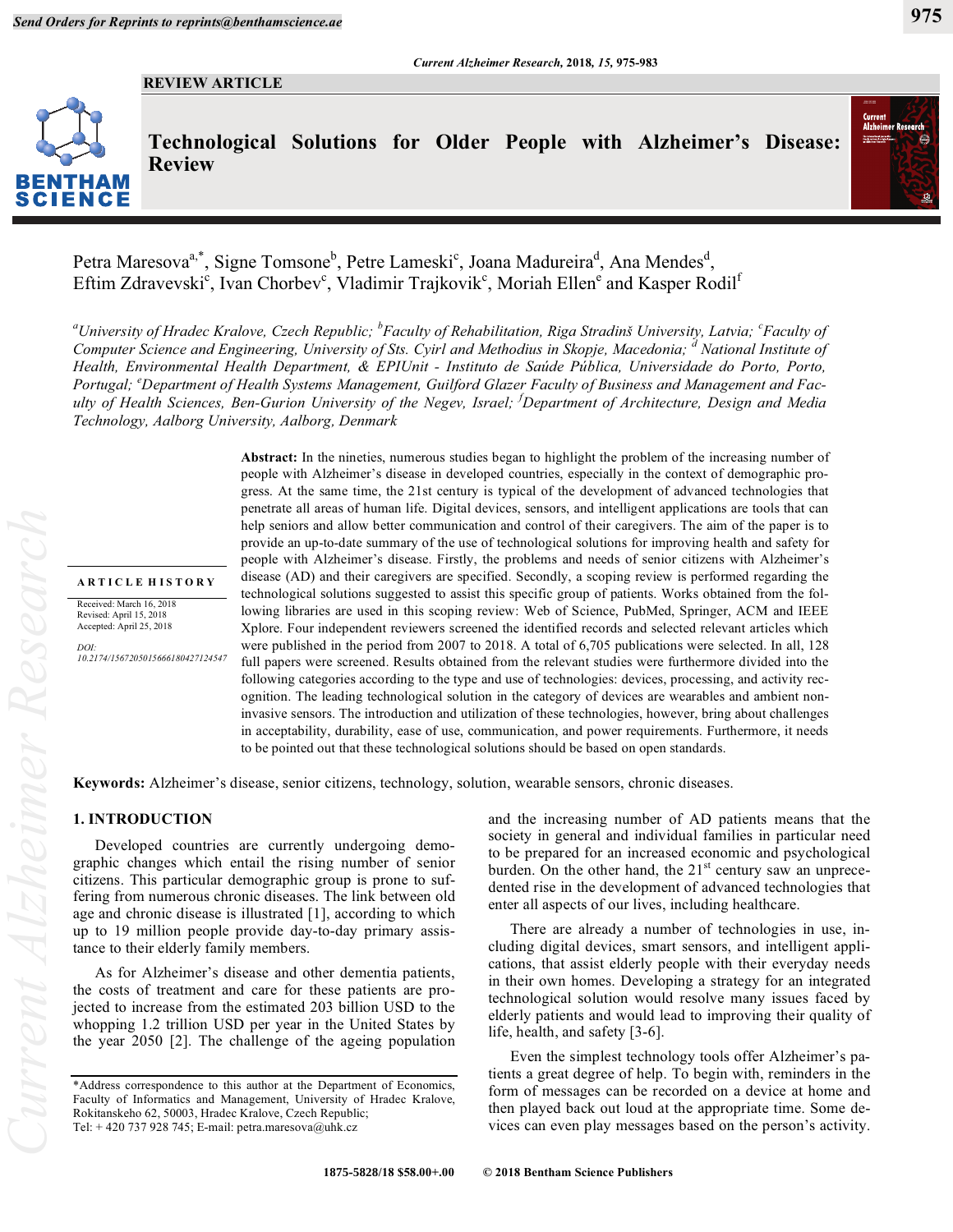Medication management technology can be as simple as a pillbox marked with days of the week or as high-tech as automated pill dispensers which beep and open to remind caregivers and those with dementia to take their medication [7].

For dementia patients, wandering outside of their homes unattended can present a serious issue, which is where GPS location and tracking devices come in to solve such emergency situations promptly [8]. More advanced tools include picture phones, which are specifically designed for people who cannot remember phone numbers and may need to contact someone quickly [9]. Some of the phones come with transparent buttons where photos can be placed, so that the person can just push the button associated with the photo to make a call easily.

More complex tools still in the research phase include monitoring the use of common electrical appliances and making sure their user does not forget to switch them off; also, home monitoring solutions using sensors, cameras, and scanners are being developed [10].

Technological solutions are divided into different groups according to their use. *e.g.*, four main groups of ambient assisted living (AAL): daily task facilitation, mobility assistance, healthcare and rehabilitation, and social inclusion and communication have been introduced [11]. Ranasinghe *et al.* distinguish the application of motion systems, health monitoring, and activity recognition. Chan, Marie *et al*. propose grouping technology solutions into four categories: invasive wearable, non-invasive wearable, combined and others. This approach is important from the technology point of view because wearable or other invasive sensors have bigger concerns regarding their reception by patients (battery issues, technology acceptance). There is a whole range of categorizing options that usually take into account either the nature of the technology or the needs of senior citizens. The authors of this study consider technological solutions to be hardware, software, services, and sensors that are used as a single package for one or more purposes. Technology solutions for people with Alzheimer's disease fall under the assistive technology group of technologies and include information and communication technologies (ICT), sensor devices, actuators, and sound devices.

This paper aims to present an up-to-date overview of technological solutions available for assisting elderly patients suffering from Alzheimer's. To start with, the challenges faced by these patients and their caregivers are specified. Then, a review of technological solutions on the market is performed. Finally, both the benefits and the drawbacks of technology-assisted treatment and care for Alzheimer's patients are discussed.

### **2. METHODS**

This scoping review is performed to identify and summarize up-to-date advances of technological solutions for improving the health and safety of senior citizens living with Alzheimer's disease.

### **2.1. Search Strategy and Eligibility Criteria**

During February 2018 four investigators performed a systematic literature search of the Web of Science, PubMed, Springer, ACM digital library and IEEE Xplore digital library. The period of interest covered the years from 2007 to 2018, and the electronic search included the following keywords: Alzheimer's disease, dementia, ambient assisted living, technology solution, software, wearable sensors, and smart home.

In the Web of Science database, 301 studies were identified. Only two types of documents were considered eligible for the purpose of this study: "article" and "review". It reduced the initial set of papers to a total of 172 research articles, which were selected for further processing. For the PubMed, ACM digital library, Springer and IEEE Xplore, a semi-automated framework or aiding surveys was used [13]. The framework first used the search tools of the libraries with the following keywords: Alzheimer solutions, Alzheimer technology, Alzheimer sensors, Alzheimer AAL, Alzheimer assisted, and Alzheimer ICT. Then, after eliminating duplicate records from the retrieved papers, it analyzed the title, abstract and keywords section of each paper evaluating whether any of the following properties or their synonyms (listed in parenthesis) are mentioned: AAL (or assisted and ELE - Enhanced Living Environment), Alzheimer, sensor (or hardware and device), software (or algorithm), solution (or product) and technology.

The paper distribution per year and property (keyword) is presented in Table **1**.

A total of 6,404 publications from the databases were selected according to the properties. From the automatically analyzed publications, those that contained at least 4 of the properties were selected for further processing. The false positive papers that contained the relevant properties, but after manual inspection were found not to be relevant and were discarded. The total number of publications selected for further processing was 107 papers and articles. The set of articles for further processing from both the manual and semi-automated search was further reduced to the final number of 17 full-length papers, following initial paper screening, which excluded papers not related to the topic of research as described below.

# **2.2. Data Extraction and Study Quality Evaluation**

Four researchers working independently extracted from each publication the following data: author, the title of the study, country, and type of study. A study was eligible for the inclusion if the following criteria were met:

- Published after 2007.
- Described the use of technology solutions for senior citizens with dementia, where Alzheimer's disease is also included.
- Described the use of technology solutions for everyday activities for people with Alzheimer's disease.
- Described the efficiency of technology use for patients with Alzheimer's disease.
- Written in English language.
- A publication was excluded if:
- Written in another language than English.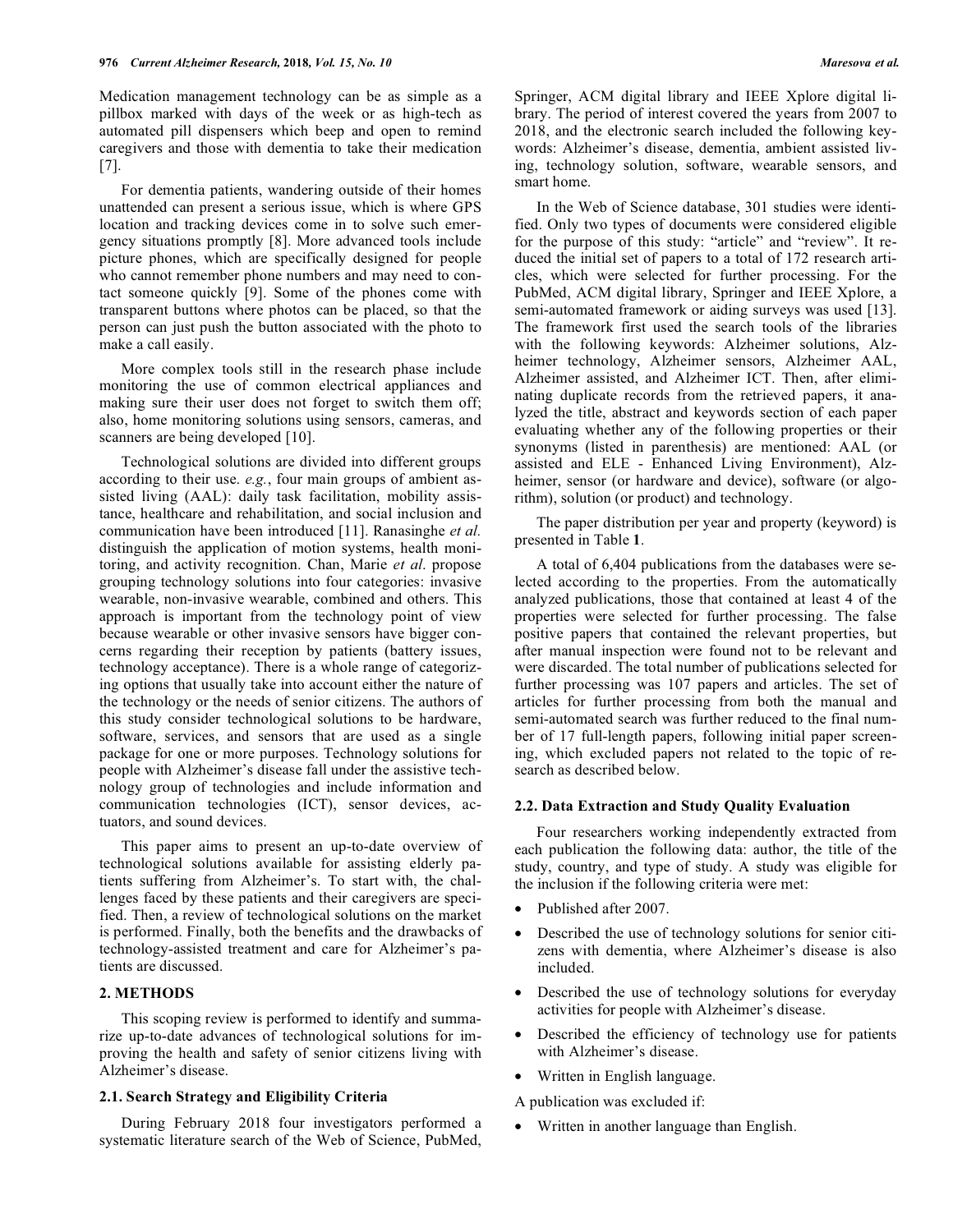| Keyword \ Year   | 2008 | 2009 | 2010 | 2011 | 2012 | 2013 | 2014 | 2015 | 2016 | 2017 | 2018 |
|------------------|------|------|------|------|------|------|------|------|------|------|------|
| AAL              | 155  | 202  | 178  | 198  | 194  | 283  | 277  | 445  | 407  | 369  | 46   |
| <b>Alzheimer</b> | 235  | 358  | 320  | 369  | 359  | 474  | 542  | 787  | 767  | 585  | 80   |
| <b>Sensor</b>    | 47   | 61   | 52   | 59   | 69   | 87   | 63   | 88   | 88   | 88   | 11   |
| <b>Software</b>  | 32   | 53   | 49   | 55   | 47   | 71   | 77   | 101  | 81   | 89   | 8    |
| <b>Solution</b>  | 64   | 95   | 92   | 81   | 80   | 108  | 110  | 145  | 158  | 144  | 18   |
| Technology       | 51   | 83   | 82   | 95   | 91   | 102  | 116  | 143  | 132  | 131  | 13   |

**Table 1. Paper distribution by property and year.** 

- Described a theoretical model and approaches to suggested solutions (algorithm, mathematical model, statistical model).
- Focused on a technical description of the solution (*e.g.* use of Brain-Computer Interface, hardware computing, system architecture, sensor design).
- Described systems for the diagnosis of the disease.
- Described healthcare management systems.

The process of publication search and information selection is presented in Fig. (**1**).



**Fig. (1).** Publication search process.

#### **3. RESULTS**

# **3.1. Specific Needs of Senior citizens with Alzheimer's Disease**

The onset of this disease and other dementias is first noticeable in minor behavioral changes of the afflicted person [14]. Further on, patients experience difficulties with shortterm memory, learning, counting, and decision making. Alzheimer's disease primarily affects the patient's mental abilities, eventually to the extent that the patient struggles to understand and make himself or herself understood. Soukup *et al.* (2013) [15], pointed out that the loss of mental abilities is radical and progresses fast. Individual symptoms of Alzheimer's disease may vary from patient to patient, depending on the patient's personality, lifestyle, and overall health condition. While AD is traditionally divided into three stages, early, mild, and advanced, not all patients experience a clearcut progression from one stage to another [16]. Symptoms manifested by the patient may not always correspond to the particular stage of the disease, and not all symptoms must be manifested. In general, the transition from one stage to another may take several years. Patients in different stages of the disease have different sets of requirements, which are summed up in Table **2**.

Patients suffering from AD benefit from a safe physical environment, which inspires in them confidence, promotes independence and ensures their safety. Rather than the physical quality of the environment, its pleasantness and general feel as perceived by the patient are important. AD patients may feel best in their own homes, provided that they are supported by technological solutions which assist them with their everyday tasks. These solutions are also the focus of this study.

# **3.2. Technological Solutions for Senior citizens with Alzheimer's Disease**

Current technological solutions for improving health and safety for senior citizens with Alzheimer's disease are described in Table **3**. For each study, the type of technology, the main findings, the link to the AD stage, and also the limitations of the studies are described.

Based on their physical characteristics, technological solutions are divided into four groups: wearable, non-wearable invasive, non-wearable non-invasive, and others. This categorization is also used to describe other features of the de-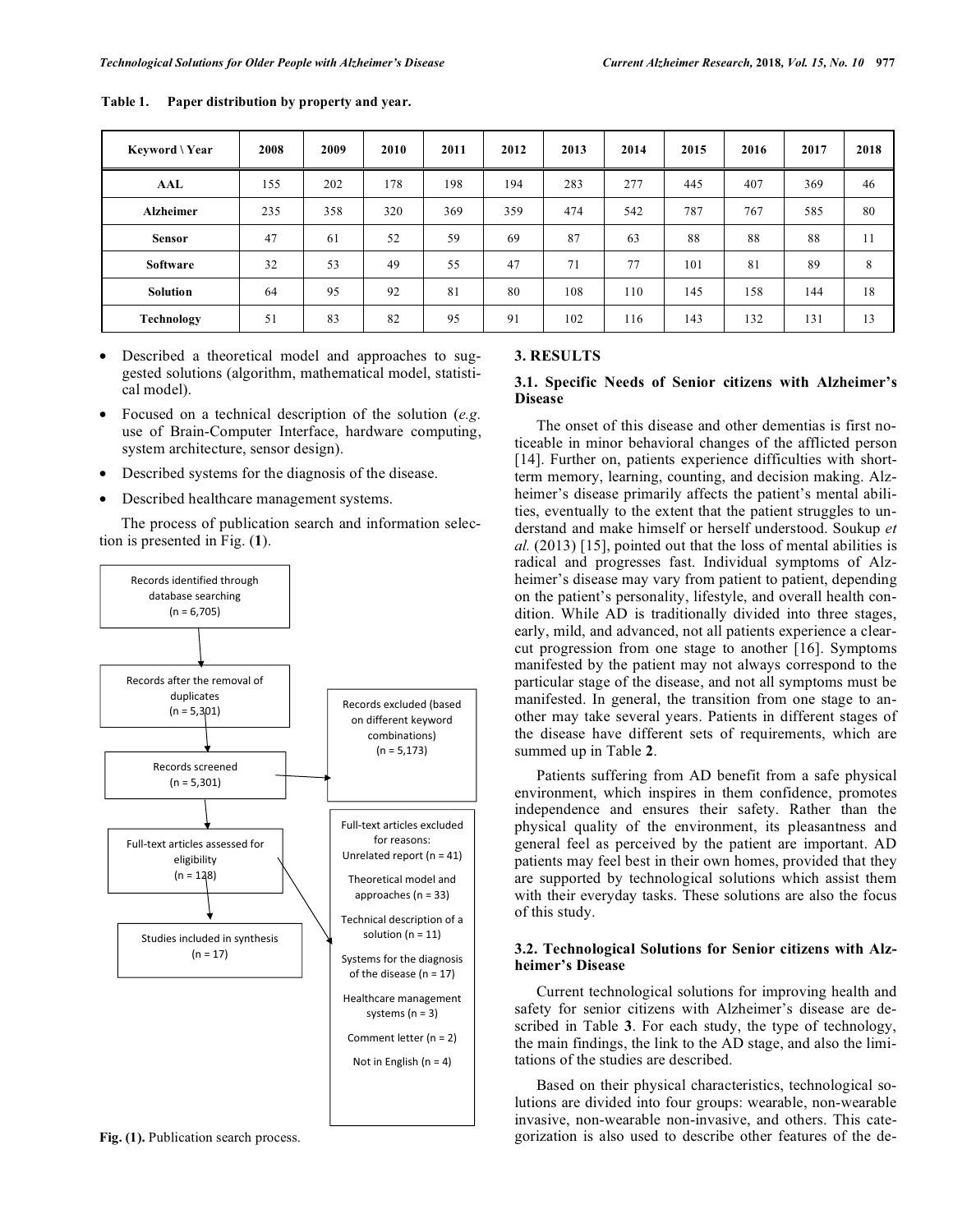| <b>Stage</b>         | <b>Activities Affected by AD</b>                                                                                                                                                                                                                          | <b>AD</b> Symptoms                                                                                                                                                                                 |
|----------------------|-----------------------------------------------------------------------------------------------------------------------------------------------------------------------------------------------------------------------------------------------------------|----------------------------------------------------------------------------------------------------------------------------------------------------------------------------------------------------|
| I. Early             | Memory, speech, complex organization, social skills, judge-<br>ment and logical thinking, mobility, senses                                                                                                                                                | Impaired short-term memory; all skills and senses worsen; but<br>substitute may be used to eliminate problems                                                                                      |
| II. Mild             | Memory, speech, complex organization, social skills, judge-<br>ment and logical thinking, mobility, senses                                                                                                                                                | Loses the ability to take care of oneself; loses the ability of<br>independent judgement; Orientation deteriorates                                                                                 |
| <b>III.</b> Advanced | Ability to do anything complex (including dressing oneself) is<br>lost and the patient is fully dependent on care providers and<br>family members<br>Memory fails – sinusoid daily oscillations of illness<br>Difficult movement, often bed-bound patient | Need assistance with daily activities and personal care changes<br>in physical abilities, including the ability to walk, sit and,<br>eventually, swallow, have increasing difficulty communicating |

|  |  |  |  | Table 2. Treatment and care required in the three stages of Alzheimer's disease (based on [16, 17]). |
|--|--|--|--|------------------------------------------------------------------------------------------------------|
|--|--|--|--|------------------------------------------------------------------------------------------------------|

# **Table 3. Summary of studies.**

| Authors,<br>Year                  | <b>Title</b>                                                                                                                                                                        | <b>Type of Technology</b>                                                                                                                                                                                | <b>Main Findings</b>                                                                                                                                                                                                                           | Prevailing<br><b>Stage of AD</b> | <b>Limitations</b>                                                                                                                                                                                         |
|-----------------------------------|-------------------------------------------------------------------------------------------------------------------------------------------------------------------------------------|----------------------------------------------------------------------------------------------------------------------------------------------------------------------------------------------------------|------------------------------------------------------------------------------------------------------------------------------------------------------------------------------------------------------------------------------------------------|----------------------------------|------------------------------------------------------------------------------------------------------------------------------------------------------------------------------------------------------------|
| Jekel et al., 2016<br>$[27]$      | Development of a Proxy-Free<br>Objective Assessment Tool of<br><b>Instrumental Activities of Daily</b><br>Living in Mild Cognitive Impair-<br>ment Using Smart Home<br>Technologies | smart home, activity sensors,<br>video cameras                                                                                                                                                           | It was showed that smart home tech-<br>nologies bring the chance for an objec-<br>tive and ecologically valid assessment<br>of Instrumental activity daily living                                                                              | $I-II$                           | pilot study<br>small sample<br>no full automa-<br>tion                                                                                                                                                     |
| Radziszewski et<br>al., 2017 [28] | Designing Calm and Non-<br><b>Intrusive Ambient Assisted Living</b><br>System for Monitoring Nighttime<br>Wanderings                                                                | , sensors, servers and controllers,<br>effectors and user interactions                                                                                                                                   | Describes an ambient technology-based<br>system that limits nighttime wandering<br>and promotes safe sleep.                                                                                                                                    | $\mathbf{I}$                     | untested in real<br>environment                                                                                                                                                                            |
| Lazarou et al.,<br>2016 [29]      | A Novel and Intelligent Home<br>Monitoring System for Care<br>Support of Elders with Cognitive<br>Impairment                                                                        | Wearables, sleep monitoring<br>object motion, presence, and<br>utility monitoring, usage sensors                                                                                                         | Proposes a monitoring system to in-<br>crease the patient's independence and<br>help clinicians to evaluate the patient's<br>changing condition and needs.                                                                                     | I.                               | anomalies may<br>be incorrectly<br>interpreted due<br>to a lack of<br>context report-<br>ing should not<br>be mandatory<br>but should only<br>note key events<br>instead                                   |
| Rudzicz et al.,<br>2015 [30]      | Speech Interaction with Personal<br><b>Assistive Robots Supporting</b><br>Aging at Home for Individuals<br>with Alzheimer's Disease                                                 | a personal assistive robot based<br>on iRobot (operating speed: 28<br>cm / second)                                                                                                                       | Discusses technical and other chal-<br>lenges that need to be overcome for<br>robots to provide speech-based assis-<br>tance to patients in their homes.                                                                                       | $I-II$                           | small sample,<br>technical limi-<br>tations in<br>acoustic and<br>language mod-<br>els human-to-<br>robot and<br>robot-to-human<br>conversation<br>needs im-<br>provement<br>a follow-up<br>study required |
| Hussain et al.,<br>2014 [31]      | Recommendations Service for<br>Chronic Disease Patient in Multi-<br>model Sensors Home Environ-<br>ment                                                                             | <b>Smart Clinical Decision Support</b><br>System (CDSS) integrated in the<br>SC3 platform, sensor- and cam-<br>era-based monitoring, patient<br>medical record management for<br>medication intervention | Describes smart CDSS services draw-<br>ing on the experience and knowledge of<br>physicians and published theoretical<br>research. Recommendations are derived<br>from the knowledge base and are based<br>on the patient's current condition. |                                  | existing infra-<br>structure<br>limitations in<br>managing a<br>huge volume of<br>data in real<br>time data<br>security con-<br>cerns                                                                      |

**(Table 3) contd….**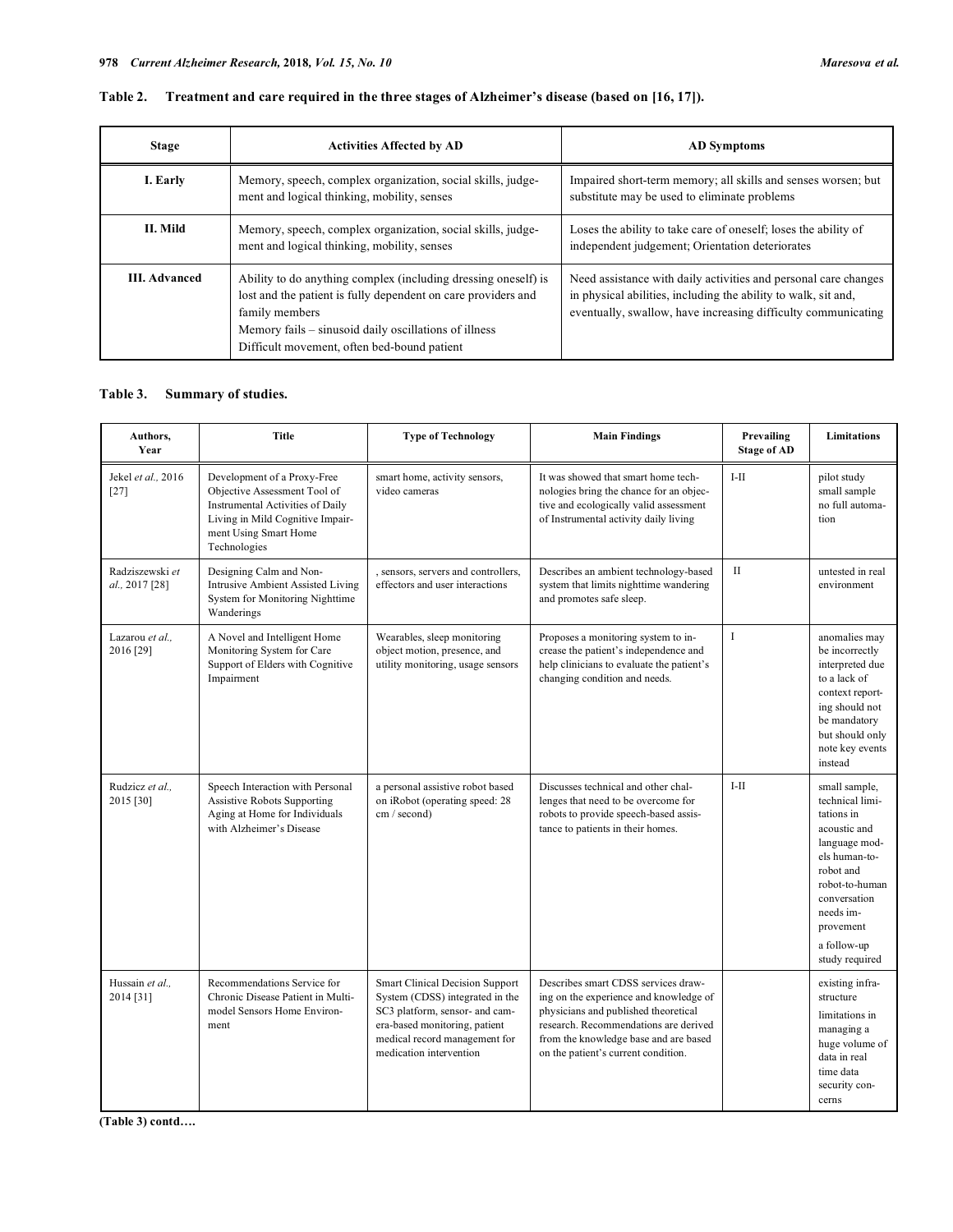| Authors,<br>Year                   | Title                                                                                                                                                                                  | <b>Type of Technology</b>                                                                                                                                                                                                                               | <b>Main Findings</b>                                                                                                                                                                                                                                                                               | Prevailing<br><b>Stage of AD</b> | Limitations                                                                                                                                                                      |
|------------------------------------|----------------------------------------------------------------------------------------------------------------------------------------------------------------------------------------|---------------------------------------------------------------------------------------------------------------------------------------------------------------------------------------------------------------------------------------------------------|----------------------------------------------------------------------------------------------------------------------------------------------------------------------------------------------------------------------------------------------------------------------------------------------------|----------------------------------|----------------------------------------------------------------------------------------------------------------------------------------------------------------------------------|
| Núñez-Naveira et<br>al., 2016 [32] | UnderstAID, an ICT Platform to<br>Help Informal Caregivers of<br>People with Dementia: A Pilot<br>Randomized Controlled Study                                                          | e-learning platform to support<br>informal caregivers                                                                                                                                                                                                   | Reports that the use of the e-learning<br>platform significantly contributed to the<br>wellbeing of caregivers, whose depres-<br>sive symptomatology decreased, based<br>on the Center for Epidemiologic Stud-<br>ies Depression scale.                                                            | Not specified                    | needs modifica-<br>tions to cater<br>for caregivers<br>of different<br>national, social,<br>and cultural<br>backgrounds                                                          |
| Blackman et al.,<br>2016 [33]      | Ambient Assisted Living Tech-<br>nologies for Aging Well: A Scop-<br>ing Review                                                                                                        | smartphones, GPS technologies,<br>Internet, ATM, mobile, and TV<br>systems, dietary assessment and<br>cognitive health monitoring,<br>assistance with navigating out-<br>doors, interactive agenda and<br>diary systems, connection to<br>alert systems | Identifies and describes 59 technologi-<br>cal tools; discusses AAL with respect to<br>gerontology.                                                                                                                                                                                                | $\bf{I}$                         | the information<br>gets rapidly<br>outdated                                                                                                                                      |
| Ienca et al., 2017<br>$[34]$       | <b>Intelligent Assistive Technology</b><br>for Alzheimer's Disease and<br>Other Dementias: A Systematic<br>Review                                                                      | mobility and rehabilitation aids,<br>socially assistive robots, wear-<br>able and handheld multimedia<br>devices                                                                                                                                        | Illustrates the fast expansion of IATs<br>and the growing variety of their appli-<br>cation for AD patients. Confirms per-<br>sisting structural limitations prohibiting<br>a wide use of the technology, including<br>lack of clinical validation.                                                | Not specified                    | the technology<br>gets obsolete<br>fast and is<br>replaced by<br>new solutions                                                                                                   |
| Siegel et al., 2017<br>$[35]$      | Information Technologies for<br>Active and Assisted Living-<br>Influences to the Quality of Life<br>of an Ageing Society                                                               | environment and patient moni-<br>toring, tele-care and videocon-<br>ferencing, rehabilitation, re-<br>minder systems and brain games,<br>mobile localization system                                                                                     | Suggests that communication technolo-<br>gies improve the patient's quality of<br>life; technological solutions promote<br>the patient's independence and com-<br>pensate the patient's disabilities.                                                                                              | Not specified                    | becomes out-<br>dated fast                                                                                                                                                       |
| Stavropoulos et<br>al. 2017 [36]   | DemaWare2: Integrating Sensors,<br>Multimedia and Semantic Analy-<br>sis for the Ambient Care of De-<br>mentia                                                                         | DemaWare2, an Ambient As-<br>sisted Living framework, sen-<br>sors, wearables, computers                                                                                                                                                                | Proposes a holistic approach using a<br>combination of sensors to provide<br>unobtrusive support and care.                                                                                                                                                                                         | Not specified                    | insufficient<br>portability<br>complex instal-<br>lation                                                                                                                         |
| Cavallo et al.,<br>2015 [37]       | An Ambient Assisted Living<br>Approach in Designing Domicil-<br>iary Services Combined with<br>Innovative Technologies for<br>Patients with Alzheimer's Dis-<br>ease: A Case Study     | smart sensor system, including a<br>GSM module                                                                                                                                                                                                          | Describes a case study whose outcome<br>suggests that technological solutions<br>greatly improve the quality and effi-<br>ciency of the work of caregivers, as<br>well as the wellbeing and quality of life<br>of both caregivers and their patients.                                              | $\mathbf{I}$                     | small sample<br>size                                                                                                                                                             |
| Robert et al., 2013<br>$[38]$      | Recommendations for ICT Use in<br>Alzheimer's Disease Assessment:<br>Monaco CTAD Expert Meeting                                                                                        | Accelerometry/Actigraphy,<br>Video 2&3D - ambient, Video<br>$2&3D$ – wearable<br>Speech tracking, Multi-modal<br>sensors<br>Infra-red sensors, Tracking<br>technologies (Global Positioning<br>System), Smartphone and tablet,<br>Serious game          | Examines and assesses the options of<br>ICT implementation in care for AD<br>patients, particularly real-time monitor-<br>ing and subsequent evaluation of the<br>patient's performance. Also explores<br>the potential of serious games in en-<br>couraging patients to goal-directed<br>actions. | Not specified                    | lack of system-<br>atic approach                                                                                                                                                 |
| Westerberg et al.,<br>2010 [39]    | Sleep Influences the Severity of<br>Memory Disruption in Amnestic<br>Mild Cognitive Impairment:<br>Results from Sleep Self-<br>Assessment and continuous<br><b>Activity Monitoring</b> | wrist-worn device, activity<br>senso, computer                                                                                                                                                                                                          | Emphasizes the significance of consis-<br>tent quality sleep for promoting the<br>patient's memory.                                                                                                                                                                                                | $\bf{I}$                         | lack of signifi-<br>cant differences<br>between differ-<br>ent groups,<br>further analysis<br>of the relation-<br>ship between<br>sleep and<br>memory disrup-<br>tions is needed |
| Kenigsberg et al.,<br>2017 [40]    | Assistive Technologies to Address<br>Capabilities of People with De-<br>mentia: From Research to Practice                                                                              | Information and Communication<br>Technologies (ICT), Assistive<br>Technologies (ATs), AAL, GPS<br>bracelets, databases                                                                                                                                  | Identifies that ATs assist patients not<br>only with their physical needs but also<br>promote their emotional wellbeing.                                                                                                                                                                           | Not specified                    | the information<br>becomes out-<br>dated fast                                                                                                                                    |
| Wang et al., 2017<br>$[41]$        | Interactive Wearable Systems for<br>Upper Body Rehabilitation: A<br><b>Systematic Review</b>                                                                                           | Wearables, movement tracking<br>and posture monitoring systems                                                                                                                                                                                          | Examines the potential of smartphones<br>and wearable devices in monitoring and<br>providing feedback to the patient.                                                                                                                                                                              | Not specified                    | requires ad-<br>vanced textile<br>sensors, lacks<br>clinical validation                                                                                                          |

**(Table 3) contd….**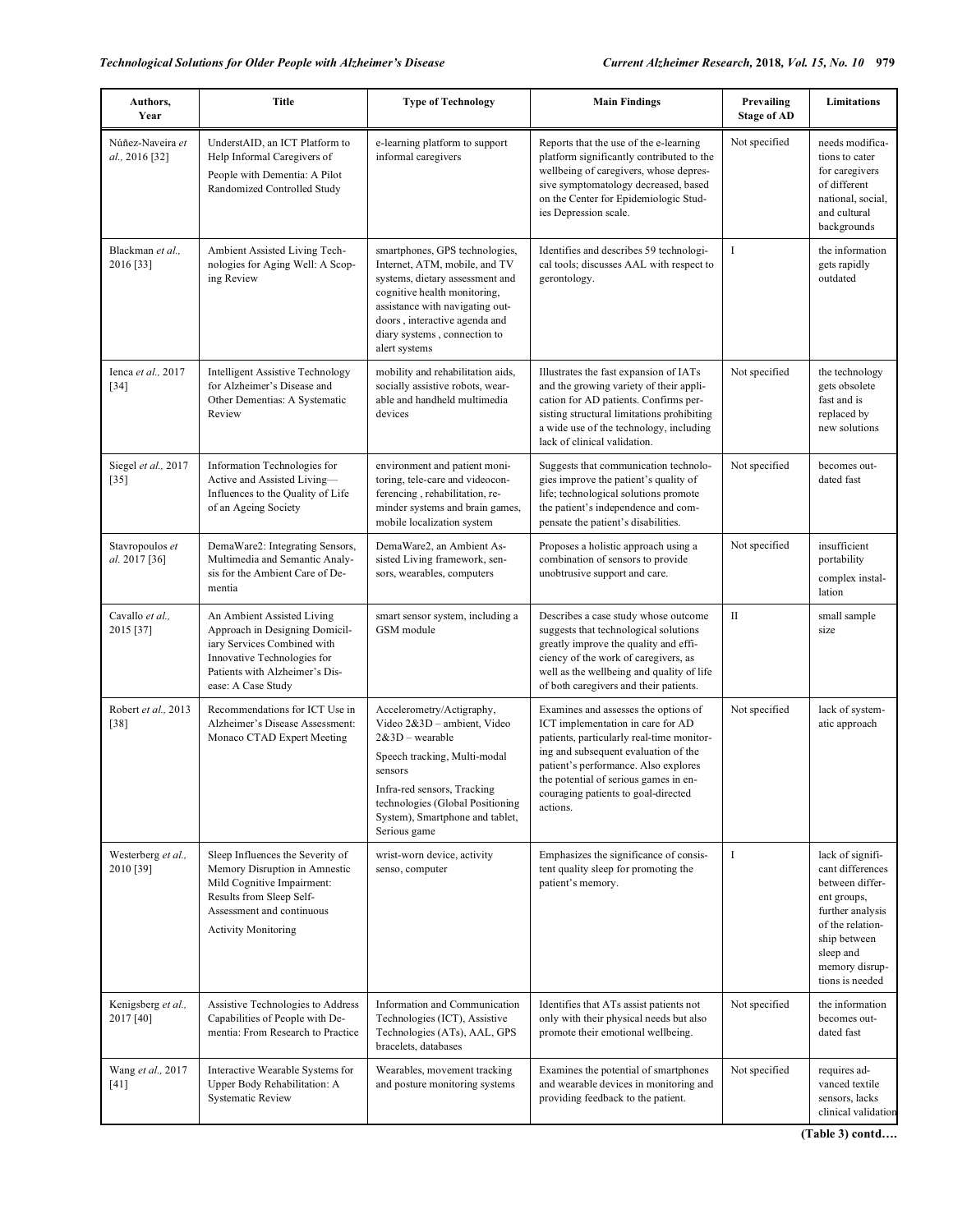| Authors,<br>Year            | Title                                                                                                                                                                                                                                          | <b>Type of Technology</b>                                                                                                                                                                                                                 | <b>Main Findings</b>                                                                                                                               | Prevailing<br><b>Stage of AD</b> | Limitations                                                                                           |
|-----------------------------|------------------------------------------------------------------------------------------------------------------------------------------------------------------------------------------------------------------------------------------------|-------------------------------------------------------------------------------------------------------------------------------------------------------------------------------------------------------------------------------------------|----------------------------------------------------------------------------------------------------------------------------------------------------|----------------------------------|-------------------------------------------------------------------------------------------------------|
| Realdon et al<br>2016 [42]  | Technology-Enhanced Multi-<br>Domain at Home Continuum of<br>Care Program with Respect to<br>Usual Care for People with Cog-<br>nitive Impairment: The Ability-<br>TelerehABILITation Study Proto-<br>col for a Randomized Controlled<br>Trial | IRP tablet a sphygmomanometer,<br>for monitoring blood pressure, a<br>pulse oximeter for measuring<br>oxygen blood level and heart<br>rate, a scale for the detection of<br>body weight, a FitBit to track<br>physical and sleep activity | Provides results illustrating the benefits<br>of a combination of technologies used<br>by the patient to promote autonomy and<br>self-sufficiency. | I-II                             | small sample<br>size                                                                                  |
| Olsson et al.,<br>2013 [43] | A Passive Positioning Alarm Used<br>by Persons with Dementia and<br>Their Spouses – A Qualitative<br><b>Intervention Study</b>                                                                                                                 | passive positioning alarm                                                                                                                                                                                                                 | Concludes that the use of the alarm<br>over time increased the patient's trust in<br>the device and in his or her own ability<br>to operate it.    | $_{\text{II}}$                   | only spouses<br>could use the<br>alarm to moni-<br>tor the outdoor<br>walks of de-<br>mentia patients |

vices in the studies under analysis. These studies are characterized by the types of devices, processing, activity recognition and use-cases. Only 11 studies are included. Four review studies and two original articles were excluded because of the unavailability or irrelevance of information for these categories. The characteristics of the selected studies are presented in Table **4**.

Based on the reviewed papers, most of the technological solutions for senior citizens with Alzheimer's disease are focused on monitoring the patients and improving the working conditions of their caregivers. Several of the systems are also equipped with activity detection that is conducted with different methodologies, such as machine learning, ontologybased classification, and rule-based classification. The types of sensors used for the reviewed systems varied based on their application and included both wearable sensors and ambient sensors (invasive and non-invasive). As to the type of device, the most popular technological solutions are wearable devices (8 studies) and ambient non-invasive sensors (7 studies). With respect to processing, the most common solution is processing on a local computer or ad hoc (5 studies). Finally, as to the type of use, the most commonly discussed are devices for activity detection and monitoring (8 studies). The application of technological solutions is not limited to senior citizens with Alzheimer's disease only since some of the examples in the reviewed literature also discussed technological solutions for evaluating and improving the status of caregivers and for e-learning.

|  | Table 4. Characteristics according to sensor types, data processing type, the usage of activity recognition and use-case. |  |  |  |
|--|---------------------------------------------------------------------------------------------------------------------------|--|--|--|
|--|---------------------------------------------------------------------------------------------------------------------------|--|--|--|

|                               |                                       | <b>Sensor/Device Types</b>       |                                                   | <b>Processing Type</b>                          |                                                     | <b>Activity Detection and Recognition</b>                                                       |                                                                                                           |                                                           | Use-case        |                     |                                      |
|-------------------------------|---------------------------------------|----------------------------------|---------------------------------------------------|-------------------------------------------------|-----------------------------------------------------|-------------------------------------------------------------------------------------------------|-----------------------------------------------------------------------------------------------------------|-----------------------------------------------------------|-----------------|---------------------|--------------------------------------|
| Authors, title of<br>study    | Wear-<br>ables/<br>phones/<br>tablets | Ambient<br>sensors<br>(invasive) | <b>Ambient</b><br>sensors<br>$(non-$<br>invasive) | Processing<br>on local<br>computer<br>or ad hoc | Cloud<br>based<br>process-<br>ing/online<br>service | <b>Uses</b><br>machine<br>learning<br>algo-<br>rithms<br>for<br>activity<br>classifi-<br>cation | <b>Uses rule</b><br>/ontology-<br>based ap-<br>proach or<br>separate<br>subsystem<br>for each<br>activity | <b>Not</b><br>related<br>to<br>activity<br>detec-<br>tion | Monitor-<br>ing | Rehabili-<br>tation | Expe-<br>ri-<br>men-<br>tal<br>study |
| Jekel et al. 2016             |                                       | $\mathbf X$                      | $\mathbf X$                                       | $\mathbf{X}$                                    |                                                     |                                                                                                 | $\mathbf{X}$                                                                                              |                                                           | $\mathbf X$     |                     | $\mathbf{X}$                         |
| Radziszewski et al.,<br>2017  |                                       |                                  | X                                                 |                                                 | X                                                   |                                                                                                 |                                                                                                           | X                                                         | $\mathbf X$     |                     | X                                    |
| Lazarou et al., 2016          | $\mathbf{X}$                          | $\mathbf X$                      | $\mathbf{X}$                                      | $\mathbf X$                                     |                                                     | X                                                                                               |                                                                                                           |                                                           | X               |                     | $\mathbf{X}$                         |
| Hussain et al., 2014          | $\mathbf{x}$                          | $\mathbf{X}$                     | $\mathbf{X}$                                      |                                                 | X                                                   | $\mathbf X$                                                                                     |                                                                                                           |                                                           | $\mathbf{X}$    |                     |                                      |
| Núñez-Naveira et<br>al., 2016 |                                       |                                  | $\mathbf X$                                       |                                                 |                                                     |                                                                                                 |                                                                                                           | $\mathbf X$                                               |                 | $\mathbf X$         | $\mathbf{x}$                         |
| Stavropoulos et al.           | $\mathbf{X}$                          | $\mathbf{x}$                     | $\mathbf{X}$                                      | $\mathbf{x}$                                    |                                                     |                                                                                                 | $\mathbf{X}$                                                                                              |                                                           | $\mathbf{X}$    |                     | $\mathbf x$                          |
| Cavallo et al., 2015          | $\mathbf{X}$                          |                                  | X                                                 | $\mathbf{X}$                                    |                                                     |                                                                                                 | $\mathbf X$                                                                                               |                                                           | $\mathbf X$     |                     |                                      |
| Westerberg et al.,<br>2010    | X                                     |                                  |                                                   |                                                 |                                                     |                                                                                                 |                                                                                                           | X                                                         |                 |                     | $\mathbf x$                          |
| Wang et al., 2017             | $\mathbf{x}$                          |                                  |                                                   |                                                 |                                                     |                                                                                                 |                                                                                                           | X                                                         | X               | $\mathbf{x}$        | $\mathbf{x}$                         |
| Realdon et al., 2016          | $\mathbf{x}$                          |                                  |                                                   | $\mathbf X$                                     |                                                     |                                                                                                 |                                                                                                           | X                                                         |                 | $\mathbf X$         | $\mathbf{x}$                         |
| Olsson et al., 2013           | $\mathbf X$                           |                                  |                                                   |                                                 |                                                     |                                                                                                 |                                                                                                           | X                                                         | X               |                     |                                      |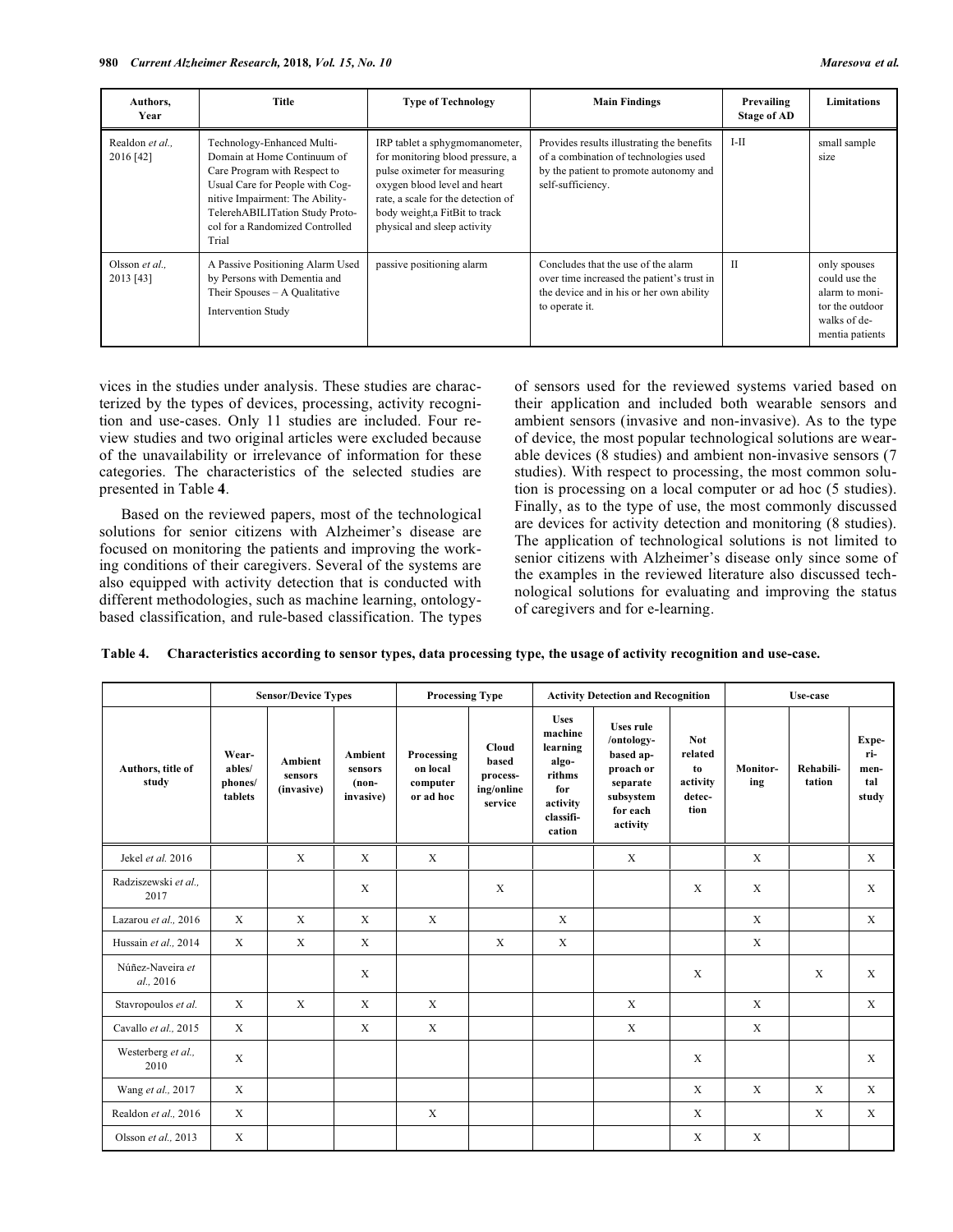# **4. DISCUSSION**

The reviewed papers indicate that the use of technologies for support and care for people with AD is growing. The papers reflect a great diversity of technological solutions for senior citizens with AD; both solutions that are already available and solutions under development. The analyzed literature implies that the most desirable feature for smart homes of AD patients is monitoring the patient's vital signs and changes in health condition via wearable devices [18]. Chan *et al.* [19, 20] also confirmed the continuing challenges in the application of technological solutions, including a lack of clinical evidence and, furthermore, an insufficient understanding of sociocultural aspects, such as differences among groups and the acceptability of technological devices for the patients and their caregivers. Ultimately, technological solutions have an undeniable potential in promoting safety and rehabilitation of patients, preventing their social isolation, and prolonging their autonomy, thus avoiding their premature institutionalization [12]. For caregivers, there is evidence to suggest that since the introduction of telecare into their caring situation, they have benefited from more peace of mind, a better night's sleep, improvement of the relationship with the person(s) they cared for, the opportunity to continue with activities they might otherwise have to give up, the ability to remain in paid employment in some cases, and more confidence about the safety and comfort of the person they cared for. The essential benefits and limitations of technological solution for people with Alzheimer's are described in Table **5**.

**Table 5. Benefits and limitations of technological solutions for senior citizens with Alzheimer's.** 

| <b>Benefits</b>                                                                                                                                                                                                                                                                                   | Limitations                                                                                                                                                                                                              |  |  |  |  |
|---------------------------------------------------------------------------------------------------------------------------------------------------------------------------------------------------------------------------------------------------------------------------------------------------|--------------------------------------------------------------------------------------------------------------------------------------------------------------------------------------------------------------------------|--|--|--|--|
| compensating disabilities<br>promoting social inclusion<br>increasing safety<br>possibly reducing costs of<br>care<br>prolonging the patient's<br>autonomy at home<br>no need for clinical studies<br>possible healthcare savings<br>for the society<br>enhanced physical and<br>mental wellbeing | lack of clinical evidence<br>shortcomings in respecting<br>sociocultural differences<br>privacy and data security<br>concerns<br>need for initial investment<br>risk of negative reception<br>by patients and caregivers |  |  |  |  |

From the technological point of view, the greatest challenge is presented by the acceptability, durability, ease of use, communication, and power requirements of these wearable devices. Moreover, standards that are related to specifying elements of assistive living technology are almost unavailable for the system developers [21]. Many authors agree that assisted living systems should be based on open standards that combine cloud-based IoT, web service approach, and medical limitations [22-24]. The cloud collects data from multiple sources and processes the data. Data from external sources can be collected and processed by the global data fusion component. The cloud can process data from multiple locations and create machine learning models. The output is a continuously improving knowledge base. This knowledge base is used for services such as creating customized recommendations for diet and exercise, improving diagnostics systems, providing updates to health providers, and adding further information in medical databases.

The most important requirements that should be satisfied by the system include security, privacy, high availability, and operability. Security and privacy challenges can be addressed by implementing best practices to protect the network and the data. Redundancy and automatic failure are needed to provide high availability, especially in cases where the health care recipient's life depends on the assisted living system. The increased complexity requires that ensuring components be connected and interoperable by using frameworks intended to ensure mutual compatibility.

The nodes closest to the devices or things are called edge nodes. In healthcare systems, these nodes can be smart ehealth gateways. The gateway serves as a bridge for medical sensors and home/hospital building automation appliances to IP-based networks and cloud computing platforms.

As to the social aspect of this topic, research suggests that senior patients and their caregivers are willing to accept technological solutions and, after overcoming the initial hesitation, are ready to actively use them. In this respect, it is essential for the technological solutions to be easy to operate and easy to carry around. Surveys investigating the attitudes of elderly patients to new technologies show that they appreciate the benefits of the technology and comparatively easily accept non-intrusive devices and tools. Intrusive gadgets and wearables are not universally popular. The target group, however, values the increased autonomy, independence, safety, as well as the social connectivity that these devices bring [25, 26].

### **CONCLUSION**

Due to the aging of the population and the increase of people with Alzheimer's disease, the use of technological solutions for these people becomes significant. Although, on the one hand, the amount of technological solutions is growing rapidly among people with dementia and their caregivers, enthusiastic about using technologies to keep their independence, improve their cognition, mood and social functioning and lessen service use; on the other hand, this increased availability and use is hindered by legislative aspects and greatly challenged by the diversity of governmental approaches in individual countries.

The priority given to assistive technology by different local authorities varies and there is no national guidance on how assistive technology should be provided. In some areas (*e.g.* rural), people with Alzheimer's disease have much poorer access to assistive technology than patients living in other areas (*e.g.* urban areas). Another related aspect is the question of awareness of formal and informal caregivers about technological solutions. Advisers or other relevant staff within services for senior citizens living with Alzheimer's disease should be provided training concerning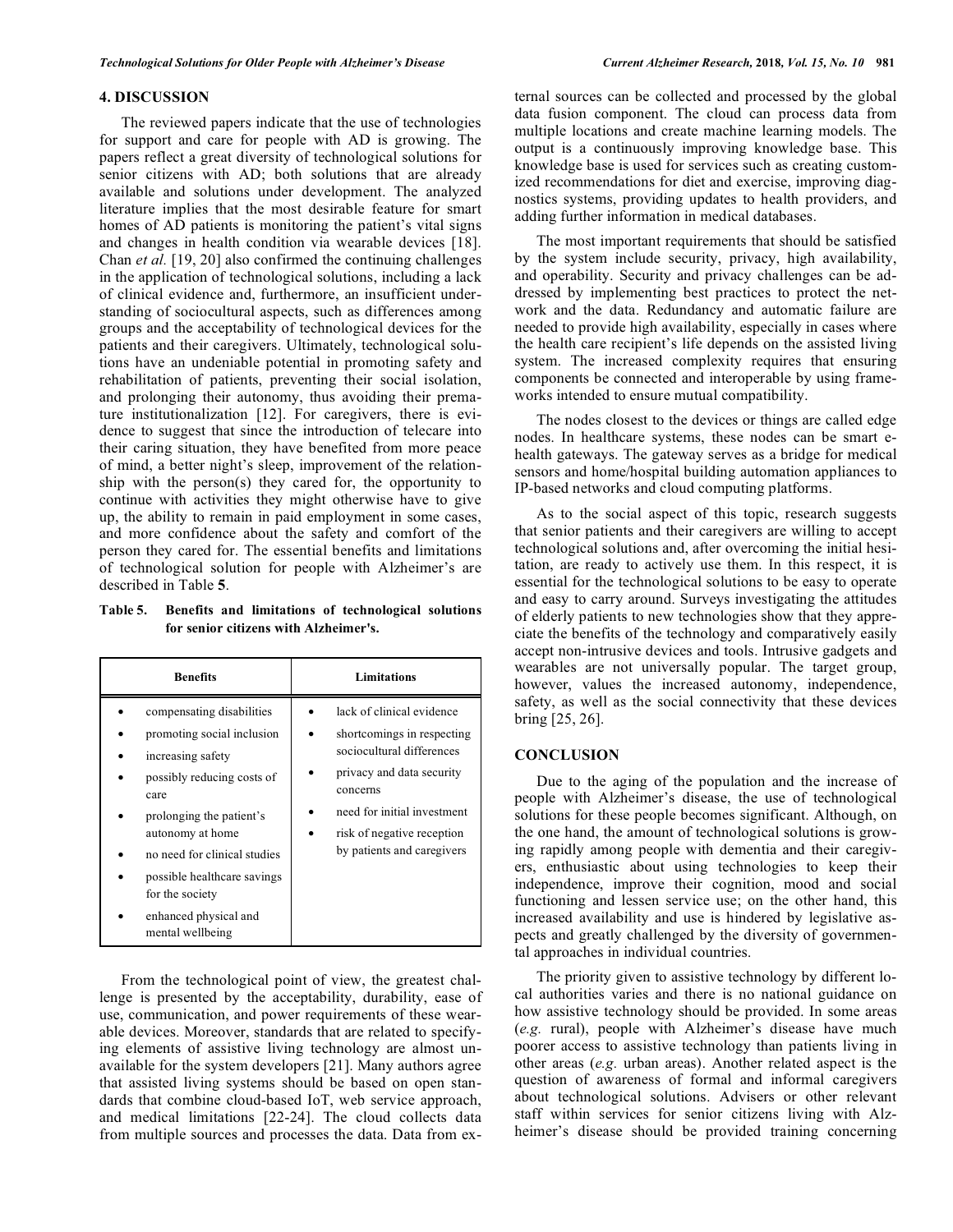assistive technology. This would allow them to better inform people with dementia and their caregivers of products that may assist their care and also signpost them as to how they can access assessments for assistive technology. However, there is much work still to be done to raise awareness amongst health and social care professionals, and this must be addressed to ensure that the potential of assistive technology is recognized.

The use of wireless devices and storage of information on the internet also leads to potential security concerns. Furthermore, privacy and ethical issues are raised when these technologies are applied for assessing exposure to environmental stressors. Issues of data ownership and data protection need to be clarified and structured to allow ubiquitous environmental health monitoring to become an everyday reality. Many devices and apps identified in this article are available to the public, and people must agree to terms and conditions regarding their privacy associated with the use of these products.

It is therefore recommended that practitioners, policy makers, care insurance and care providers should work together with technology developers and researchers to prepare strategies for the implementation of assisting technologies in different care settings. This may help future generations of persons with dementia to use available and affordable technologies and, ultimately, to benefit from them. Conclusions drawn, and analyses made in this study are applicable to other forms of dementia and not limited to Alzheimer's disease only.

#### **CONSENT FOR PUBLICATION**

Not applicable.

#### **CONFLICT OF INTEREST**

The authors declare no conflict of interest, financial or otherwise.

# **ACKNOWLEDGMENTS**

The authors would like to acknowledge networking support from COST Action CA16226: Indoor living space improvement: Smart Habitat for the Elderly.

COST (European Cooperation in Science and Technology) is a funding agency for research and innovation networks. Our Actions help connect research initiatives across Europe and enable scientists to grow their ideas by sharing them with their peers. This boosts their research, career and innovation. www.cost.eu.

Furthermore, authors acknowledge the internal research project Excellence 2018, Faculty of Informatics and Management, University of Hradec Kralove, Czech Republic. Authors acknowledge the funding provided by FCT through the scholarship SFRH/BPD/115112/2016 (Joana Madureira) as well as to Solange Costa and João Paulo Teixeira, both from EPIUnit – Instituto de Saúde Pública da Universidade do Porto and National Institute of Heath, Environmental Health Department. Authors also acknowledge the funding from the University of Sts. Cyril and Methodius in Skopje, Faculty of Computer Science and Engineering.

### **REFERENCES**

- [1] Population Reference Bureau, America's Aging Population., 2011 (accessed on April 5, 2015). Available from: http://www.prb.org/pdf11/aging-in-america.pdf
- [2] WHO. Global Health and Aging, Technical Report, National Institute on Aging, National Institutes of Health (2011).
- [3] Maresova P, Klimova B, Novotny M, Kuca K. Alzheimer's and Parkinson's disease: expected economic impact on Europe - a call for a uniform European strategy. J Alzheimers Dis 54(3): 1123-33 (2016).
- [4] Maresova P, Mohelska H, Dolejs J, Kuca K. Socio-economic aspects of Alzheimer´s disease. Curr Alzheimer Res 12(9): 903-11 (2015).
- [5] Zdravevski E, Lameski P, Trajkovik V, Kulakov A, Chorbev I, Goleva R, *et al.* Improving activity recognition accuracy in ambient assisted living systems by automated feature. Engin IEEE Access DOI: 10.1109/ACCESS.2017.2684913 (2017).
- [6] Uddin MZ, Khaksar W, Torresen J. Ambient sensors for elderly care and independent living: a survey. Sensors (Basel) 18(7). pii: E2027 (2018).
- [7] Grindrod KA, Li M, Gates A. Evaluating user perceptions of mobile medication management applications with older adults: a usability study. JMIR Mhealth Uhealth 2(1): e11 (2014).
- [8] Landau R, Werner S, Auslander GK, Shoval N, Heinik J. Attitudes of family and professional care-givers towards the use of gps for tracking patients with dementia: an exploratory study. Brit J Soc 39(4): 670-92 (2009).
- [9] Gibson G, Newton L, Pritchard G, Finch T, Brittain K, Robinson L. The provision of assistive technology products and services for people with dementia in the United Kingdom. Dementia 15(4): 681-701 (2016).
- [10] Vegesna A, Tran M, Angelaccio M, Arcona S. Remote patient monitoring *via* non-invasive digital technologies: a systematic review. Telemedicine E-Health 23(1): 3-17 (2017)
- [11] Li R, Lu B, McDonald-Maier KD. Cognitive assisted living ambient system: a survey. Dig Commun Net 1(4): 229-52 (2015).
- [12] Sixsmith A, Mueller S, Lull F, Klein M, Bierhoff I, Deleaney S, *et al*. A user-driven approach to developing Ambient Assisted Living systems for older people: the SOPRANO Project. Intelligent technologies for bridging the grey digital divide. 30: 30-45 (2010).
- [13] Alla A, Zdravevski E, Trajkovik V. Framework for aiding surveys by natural language processing. In proceedings of 9th ICT Innovations Conference (2017).
- [14] Ranasinghe S, Al Machot F, Mayr HC. A review on applications of activity recognition systems with regard to performance and evaluation. Intern J Distrib Sen Net 12(8): (2016).
- [15] Soukup O, Jun D, Zdarova-Karasova J, Patocka J, Musilek K, Korabecny J, *et al*. A resurrection of 7-MEOTA: a comparison with tacrine. Curr Alzheimer Res 10(8): 893-906 (2013).
- [16] Stages of Alzheimers (accessed on March 1, 2018), Available from:https://www.alz.org/alzheimers\_disease\_stages\_of\_Alzheimer s.asp
- [17] Yazar T, Yazar HO, Demir EY, Özdemir F, Çankaya S, Enginyurt Ö. Assessment of the mental health of carers according to the stage of patients with diagnosis of Alzheimer-type dementia. Neurol Sci 5: 1-6 (2018)
- [18] Bravo G, Rodrigue C, Arcand M, Downie J, Dubois MF, Kaasalaine S, *et al*. Nurses' perspectives on whether medical aid in dying should be accessible to incompetent patients with dementia: findings from a survey conducted in Quebec, Canada. Geriatr Nurs pii: S0197-4572(17)30319-1 (2018).
- [19] Chan M, Estève D, Escriba C, Campo E. A review of smart homespresent state and future challenges. Comp Meth Prog Biomed 91(1): 55-81 (2008).
- [20] Chan M, Campo E, Estève D, Fourniols JY. Smart homes-current features and future perspectives. Maturitas 64(2): 90 (2009).
- [21] Al-Shaqi R, Mourshed M, Rezgui Y. Progress in ambient assisted systems for independent living by the elderly. Springer Plus 5(1): 624 (2016).
- [22] Cubo J, Nieto A, Pimentel E. A cloud-based internet of things platform for ambient assisted living. Sensors 14(8): 14070-105 (2014).
- [23] Wang Q, Shin W, Liu X, Zeng Z, Oh C, AlShebli BK, *et al*. Iliving: an open system architecture for assisted living. insystems,